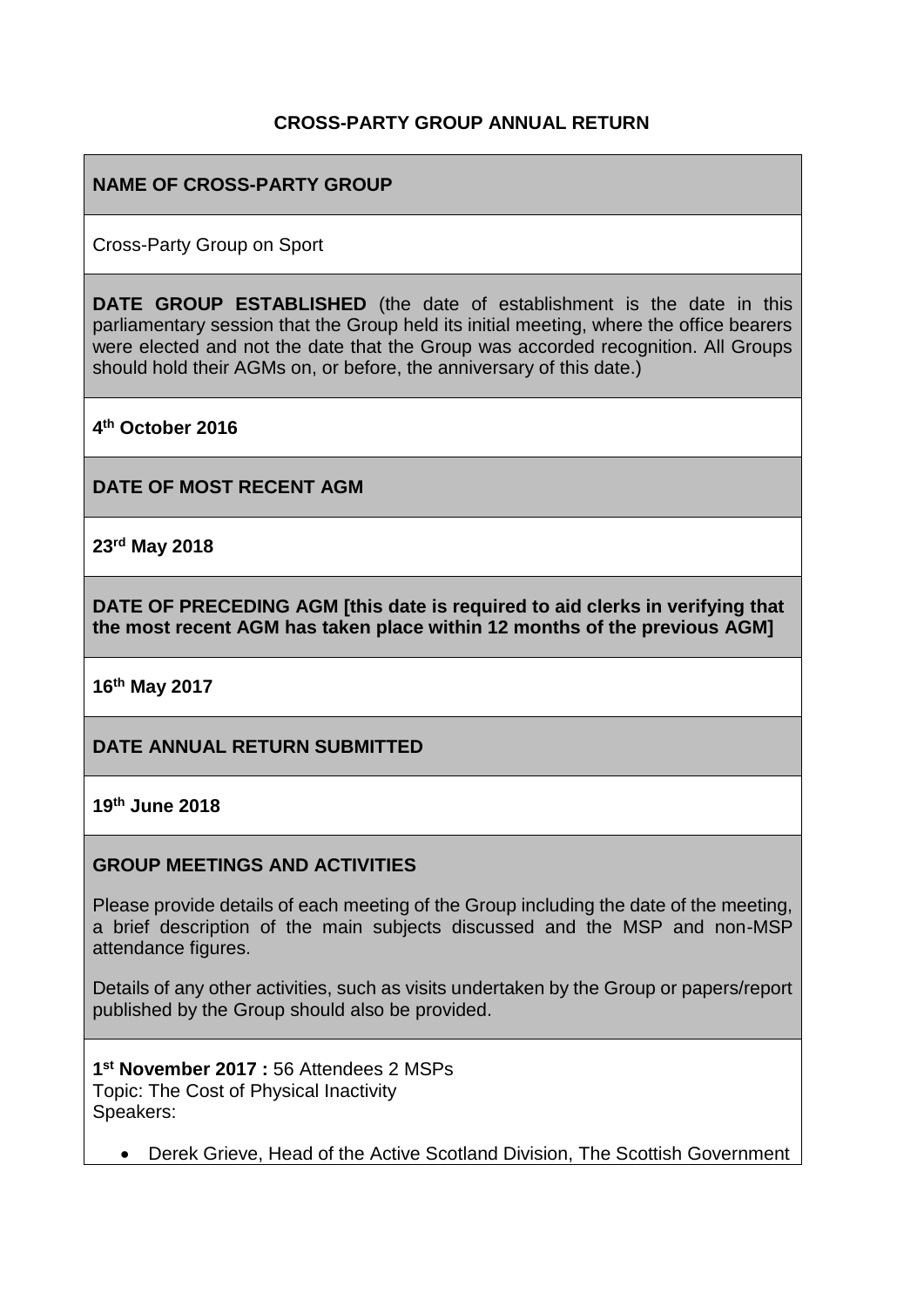- Nanette Mutrie MBE, Chair in Physical Activity for Health, The University of **Edinburgh**
- Charlie Foster, Senior Lecturer in Physical Activity, The University of Bristol
- Paul Kelly, Lecturer in Physical Activity for Health, The University of **Edinburgh**

This meeting looked at the cost of physical inactivity on the nation, in terms of monetary and social impacts and what intervention measures can be implemented to help reduce this cost/impact.

**23rd May 2018** : 26 Attendees 3 MSPs Topic: 'An Active Legacy' Speakers:

- Billy Garrett, Director of Sport & Events, Glasgow Life
- David Bickley, Senior Sports Development Officer, Glasgow Sport, Glasgow Life

This meeting looked at the impact of the Glasgow 2014 Commonwealth Games four years after they took place. It specifically looked at the impact on Glasgow residents, their use of facilities and the development of programmes aimed at engaging residents and encouraging participation in sport and physical activity.

## **MSP MEMBERS OF THE GROUP**

Please provide names and party designation of all MSP members of the Group.

**Convener(s):** Liz Smith MSP (Conservative), Alison Johnstone MSP (Greens)

**Deputy Conveners:** James Kelly MSP (Labour), Tavish Scott MSP (Liberal Democrats), Clare Adamson MSP (SNP),

**Group Members:** Jeremy Balfour MSP (Conservative), Brain Whittle MSP (Conservative),

#### **NON-MSP MEMBERS OF THE GROUP**

For organisational members please provide only the name of the organisation, it is not necessary to provide the name(s) of individuals who may represent the organisation at meetings of the Group.

| <b>Individuals</b> | <b>Oliver Barsby</b>     |
|--------------------|--------------------------|
|                    | <b>Carole Sutherland</b> |
|                    | <b>Ron Sutherland</b>    |
|                    | John Clayton             |
|                    | <b>Gavin Newlands MP</b> |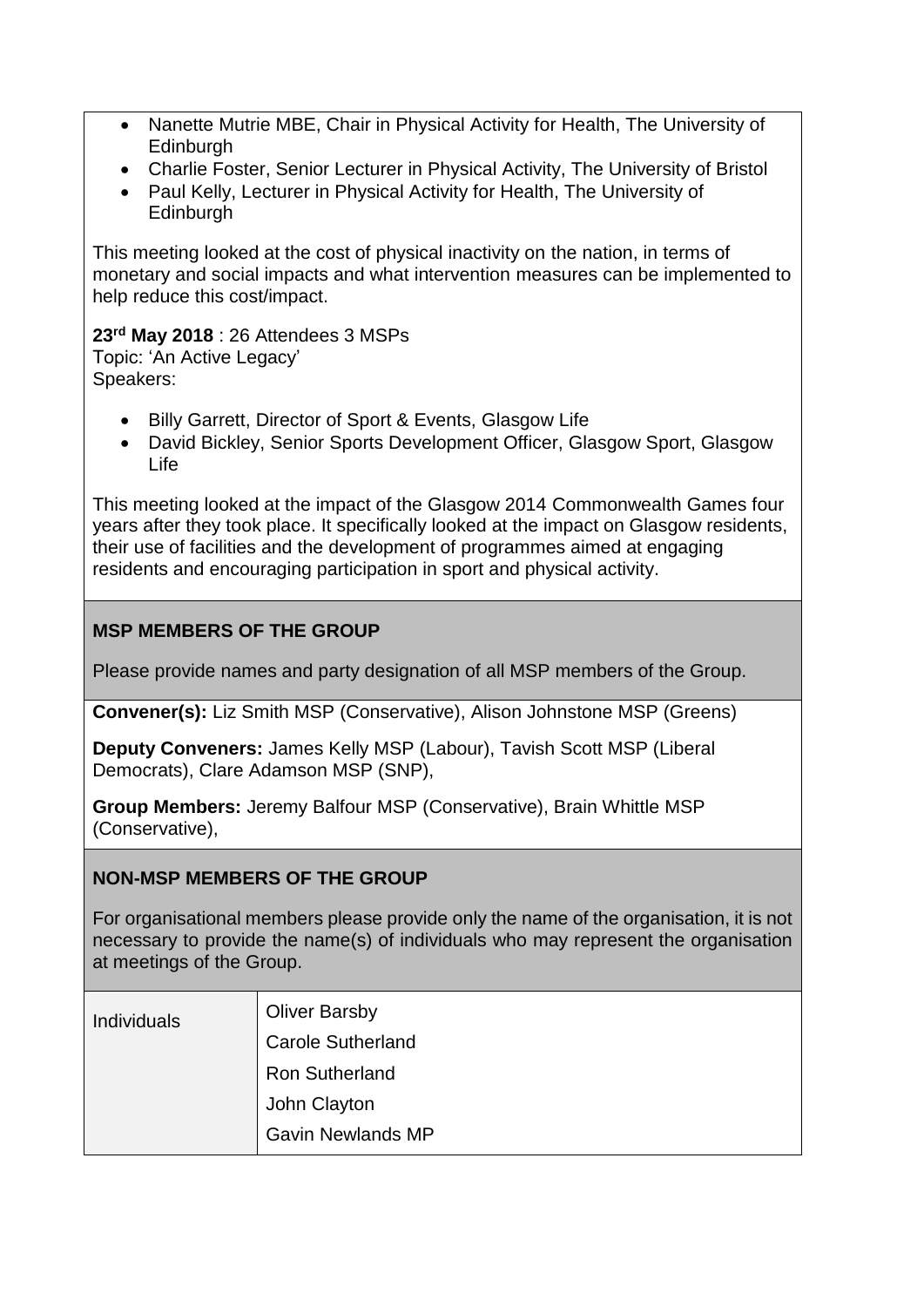| Organisations | Aberdeenshire Council                         |
|---------------|-----------------------------------------------|
|               | Aberdeenshire Sports Council                  |
|               | Football Managers and Coaches Scotland (GMB)  |
|               | Leisure and Culture Dundee                    |
|               | <b>National Trust For Scotland</b>            |
|               | <b>PAHRC University of Edinburgh</b>          |
|               | <b>Scottish Archery</b>                       |
|               | <b>Scottish Football Association</b>          |
|               | <b>Scottish Police Recreation Association</b> |
|               | <b>Scottish Student Sport</b>                 |
|               | <b>Scottish Target Shooting</b>               |
|               | Scottish Women in Sport                       |
|               | sportscotland                                 |
|               | <b>Swimtime UK Training Academy</b>           |
|               | <b>Triathlon Scotland</b>                     |

# **GROUP OFFICE BEARERS**

Please provide names for all office bearers. The minimum requirement is that two of the office bearers are MSPs and one of these is Convener – beyond this it is a matter for the Group to decide upon the office bearers it wishes to have. It is permissible to have more than one individual elected to each office, for example, co-conveners or multiple deputy conveners.

| Convener        | Liz Smith MSP (Conservative) and Alison Johnstone MSP<br>(Greens)                           |
|-----------------|---------------------------------------------------------------------------------------------|
| Deputy Convener | James Kelly MSP (Labour), Tavish Scott MSP (Liberal<br>Democrats), Clare Adamson MSP (SNP), |
| Secretary       | Scottish Sports Association & office of the Conveners                                       |
| Treasurer       | N/A                                                                                         |

## **FINANCIAL BENEFITS OR OTHER BENEFITS RECEIVED BY THE GROUP**

Please provide details of any financial or material benefit(s) received from a single source in a calendar year which has a value, either singly or cumulatively, of more